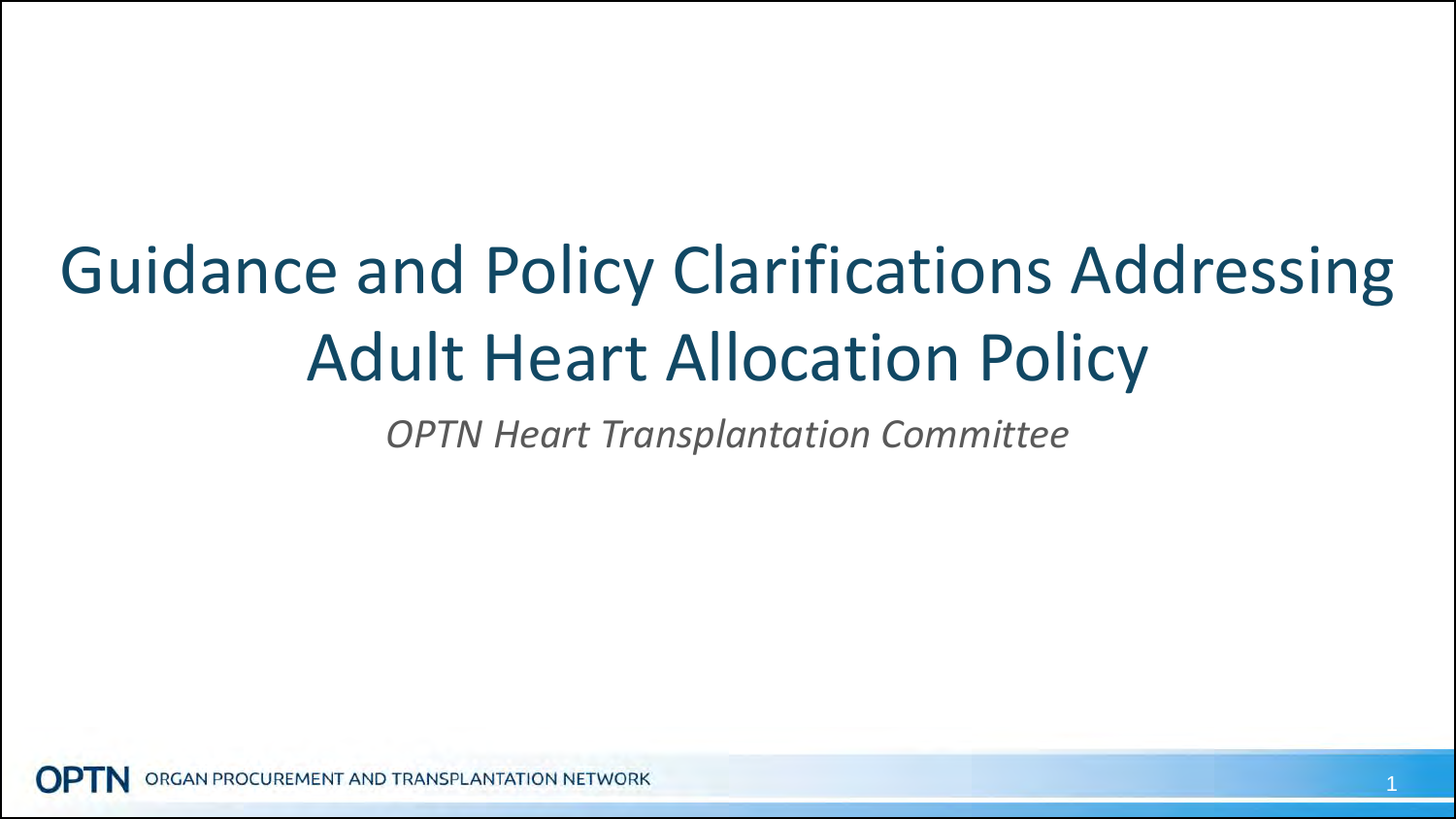## Purpose of Proposal and Guidance

- **Reduce need for invasive procedure by changing timing of cardiac index** measurement
- Clarify acceptable medical conditions associated with use of adult Status 2 exception requests for candidates being treated with temporary therapies for cardiogenic shock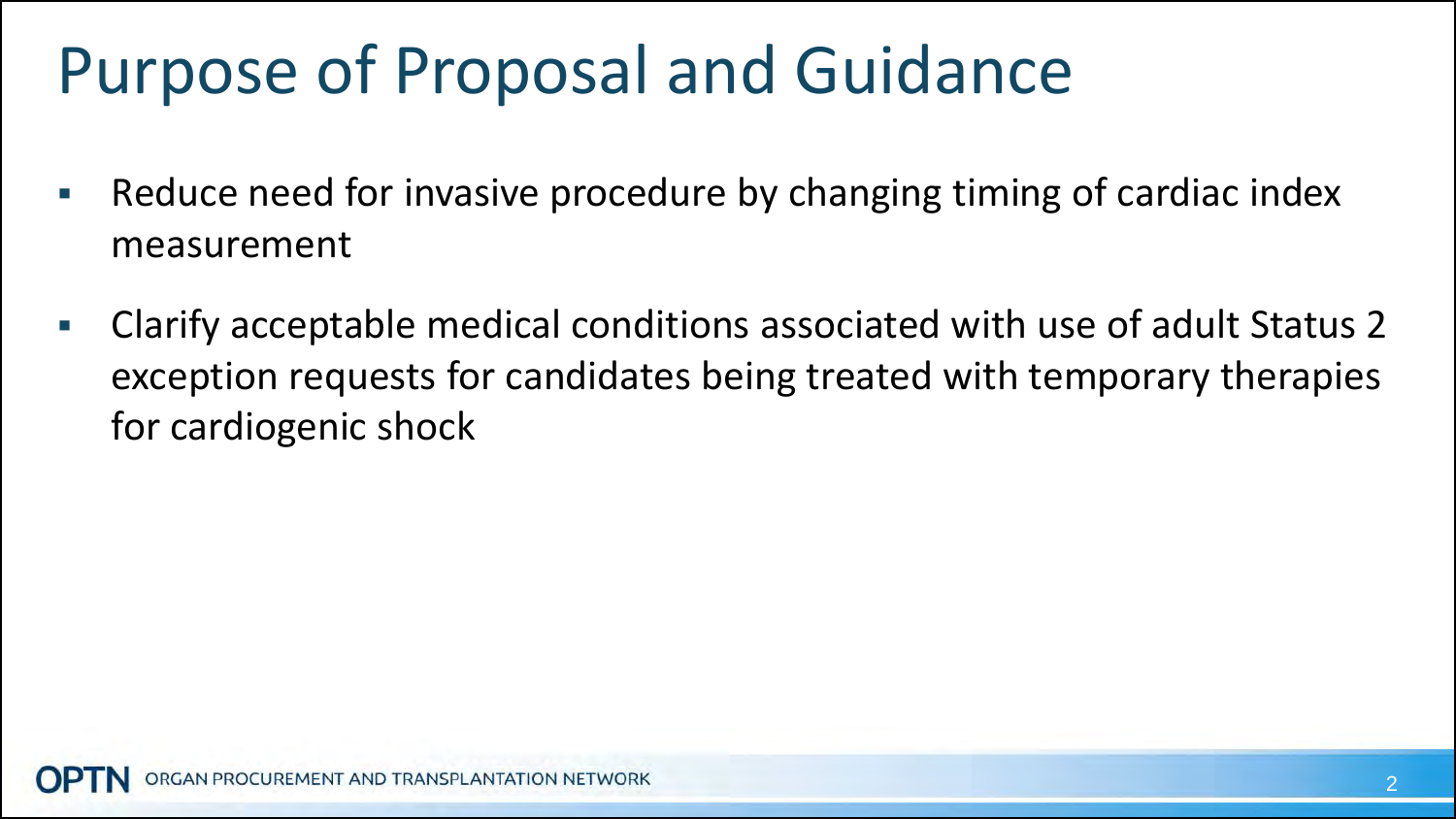## Proposal

- **Amend policies** 
	- Measure cardiac index at start of inotrope administration rather than submission of justification form, and increase qualifying timeframe at status from 90 to 180 days
	- Improve consistency of Status 1 criteria by changing initial qualifying and extension timeframes from 14 to 7 days
- **Create guidance** 
	- Clarify type of information and level of detail that should be included in Status 2 exception requests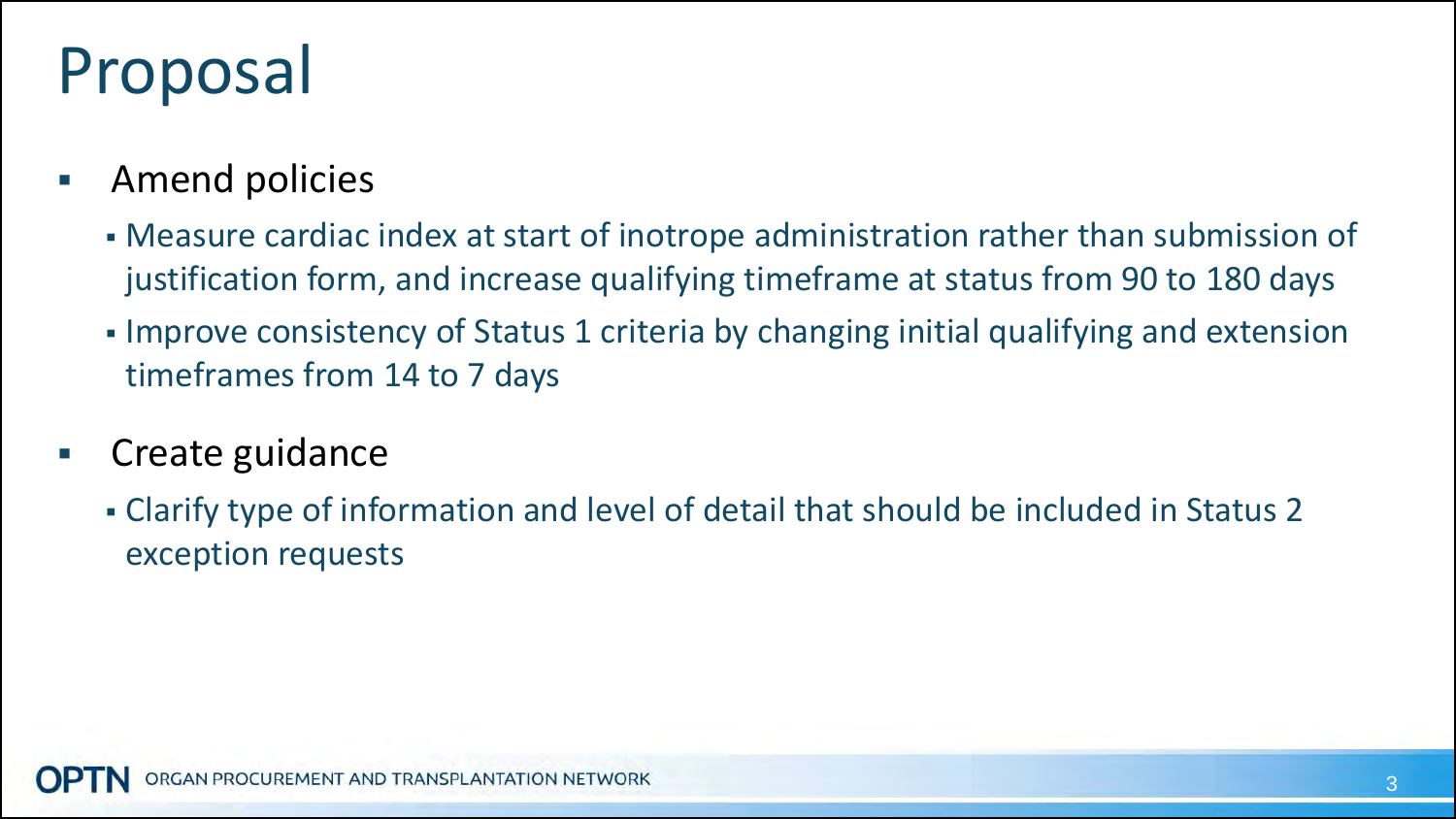## Rationale for Policy Modifications

- Reduce patient impact associated with measuring cardiac index (CI)
	- Measuring CI requires right heart catheter procedure, which includes possible patient risks
- Aligning initial qualifying and extension timeframes for Status 1 candidates
	- Shortening timeframes to up to 7 days better reflects high medical urgency of such candidates
	- Median days to transplant for Status 1 candidates was 4 days following 2018 policy implementation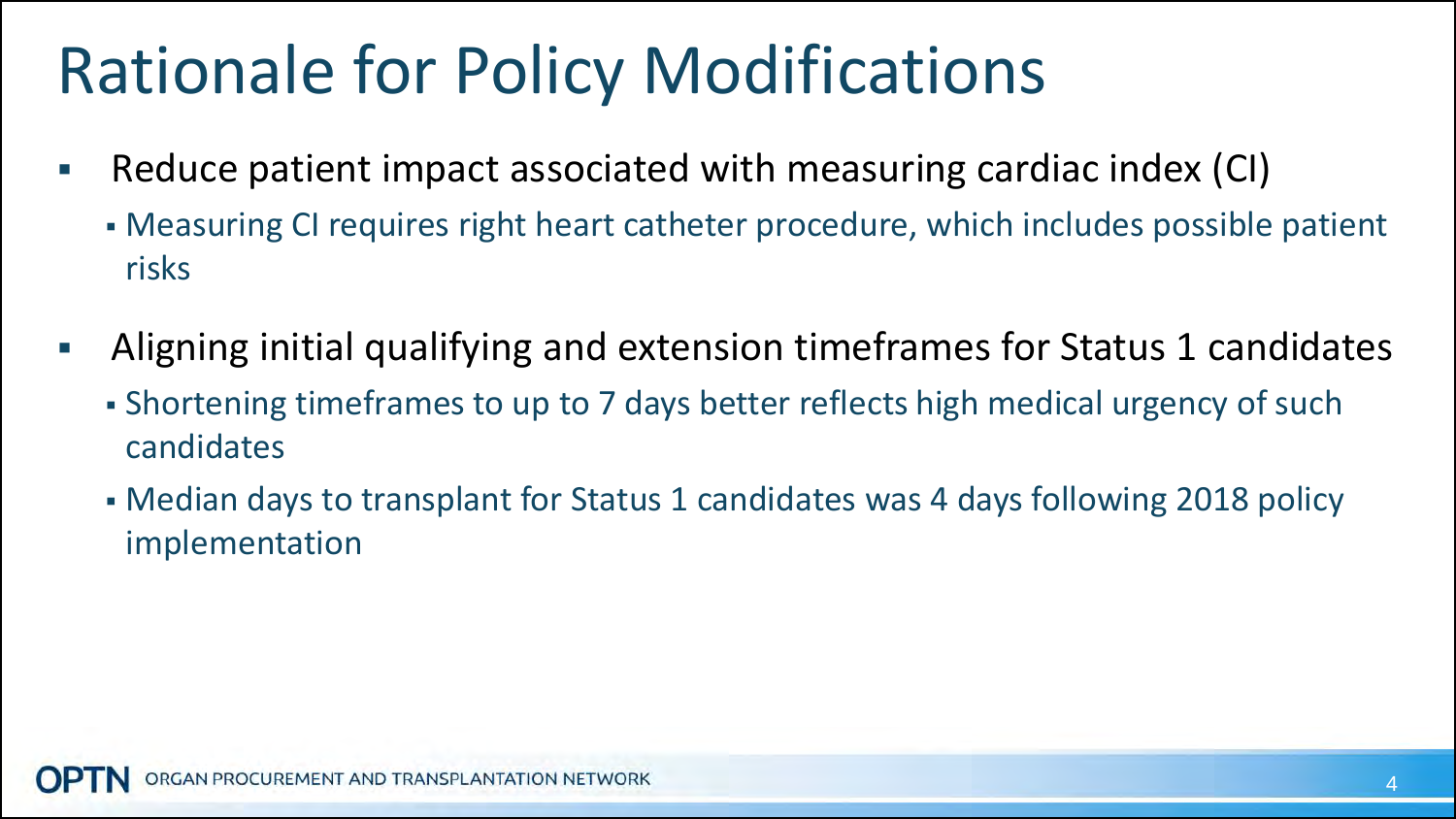#### Rationale for Guidance

**Adult Heart Waiting List Additions With an Exception for Statuses 1 – 4 at Listing Post-implementation**  October 18, 2018 – October 17, 2019

| <b>Adult</b><br><b>Status</b> | <b>Number of Waiting List</b><br>$\vert$ Additions With an Exception $\vert$ Waitlist Additions | <b>Total Number of</b> | <b>Percentage of Waitlist</b><br><b>Additions by Exception</b> |
|-------------------------------|-------------------------------------------------------------------------------------------------|------------------------|----------------------------------------------------------------|
|                               | 32                                                                                              | 168                    | 19.05%                                                         |
| $\overline{2}$                | 227                                                                                             | 722                    | 31.44%                                                         |
| $\overline{\mathbf{3}}$       | 86                                                                                              | 483                    | 17.81%                                                         |
| 4                             | 249                                                                                             | 1,581                  | 15.75%                                                         |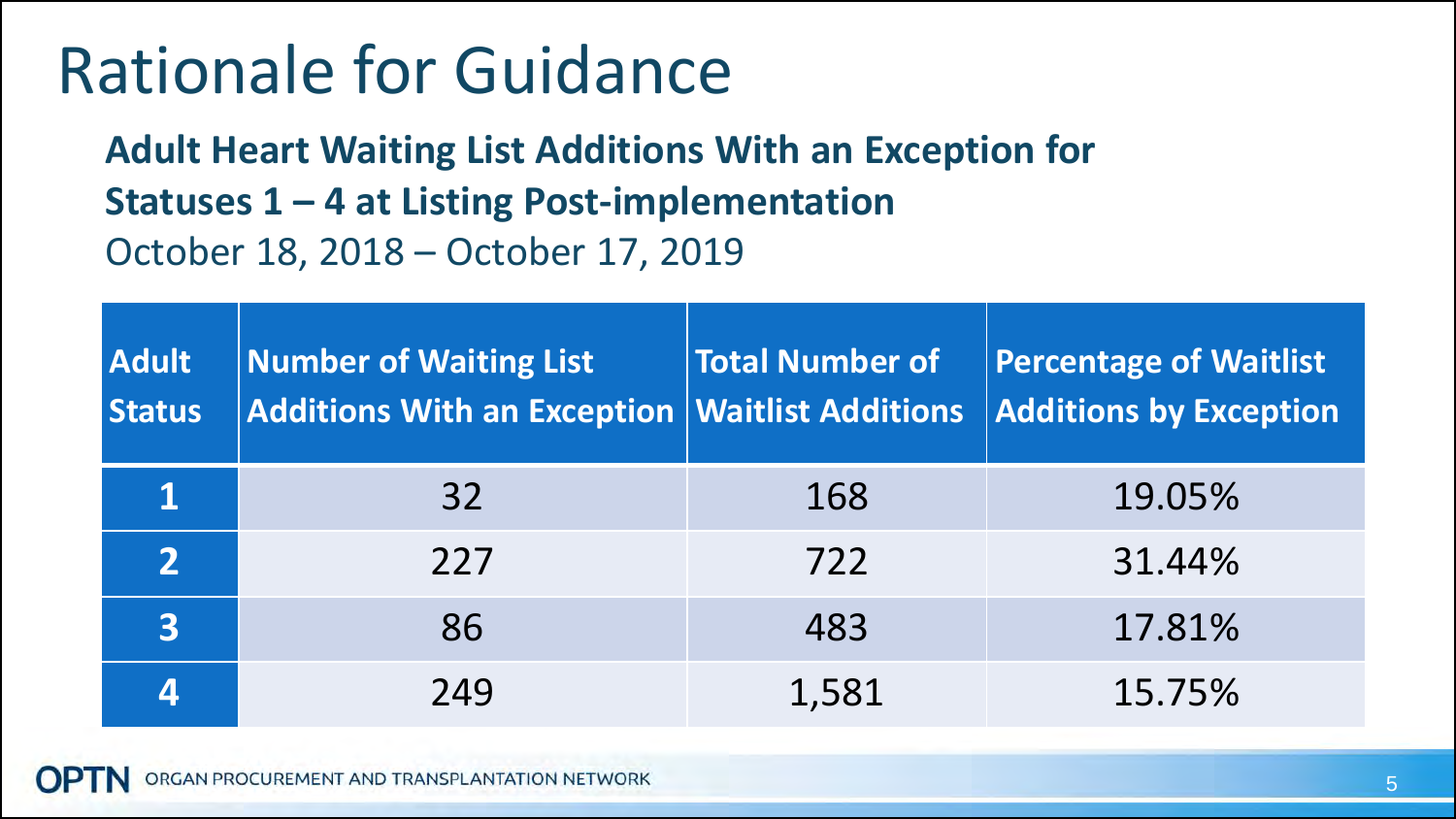#### Member Actions

- **Heart Transplant Programs** 
	- More frequent updates for some Status 1 candidates' justification forms
	- Status 4 patients hemodynamic monitoring will require collection and reporting of the date of the candidates' inotrope administration on justification form
- No projected impact on OPOs or Histocompatibility Labs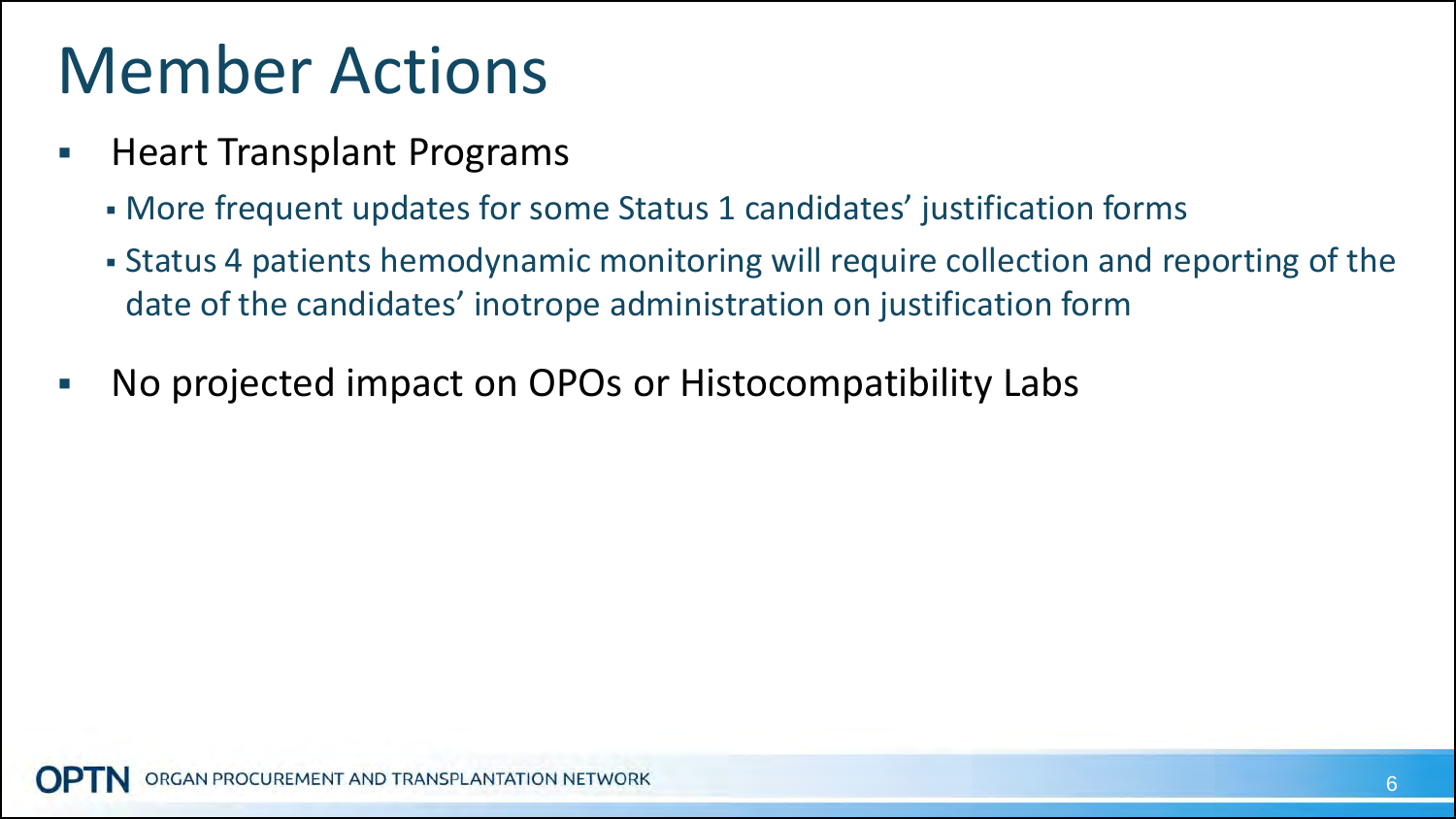## Feedback Requested

- Policy actions
	- Are there circumstances where measuring cardiac index prior to inotrope initiation instead of prior to form submission would be disadvantageous to the patient?
	- If it medically appropriate to extend the initial qualifying and extension timeframes from "up" to 90 days" to "up to 180 days" for patients on inotropes without hemodynamic monitoring?
	- If it medically appropriate to reduce the initial qualifying and extension timeframes from "up" to 14 days" to "up to 7 days" for certain Status 1 criteria?
	- Should the Status 1 criterion have the same initial qualifying and extension timeframes?
- Guidance action
	- Can transplant programs consistently access types of information and details suggested in guidance?
	- What factors might prevent transplant programs from providing such information?

#### **Please introduce yourself when you speak**